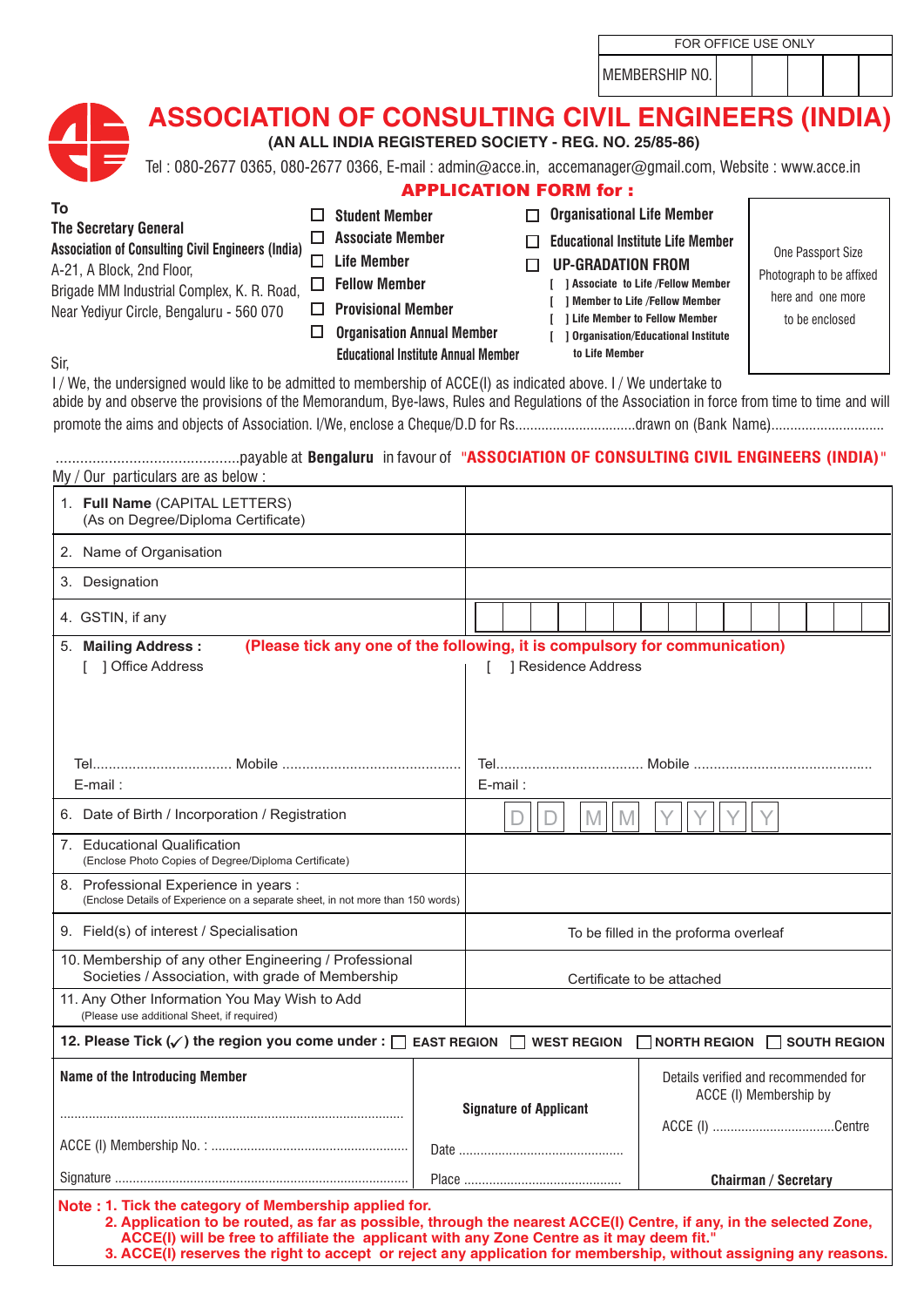## **PROFORMA FOR FIELD OF SPECIALISATION**

### **Areas of activity in which you or your organisation is specialised (Please Tick)**

|           |    | Geotechnical Engineering        | 13 | <b>Technical Audit</b>             | 25 | <b>Forensic Engineering</b>                           |
|-----------|----|---------------------------------|----|------------------------------------|----|-------------------------------------------------------|
|           | 2  | <b>Topographical Surveying</b>  | 14 | Arbitrations / Engineering         | 26 | <b>Rehabilitation Engineering</b>                     |
|           | 3  | <b>Feasibility Reports</b>      |    | <b>Contract Law</b>                | 27 | <b>Information Systems</b>                            |
|           | 4  | <b>Structural Engineering</b>   | 15 | Valuation                          | 28 | <b>Education and Training</b>                         |
|           | 5  | Quantity Surveying / Estimation | 16 | <b>Value Engineering</b>           | 29 | Any other Civil Engineering                           |
|           | 6  | <b>Project Management</b>       | 17 | <b>Water Resources Engineering</b> | 30 | Professional Activity, give details.                  |
|           |    | <b>Contract Management</b>      | 18 | <b>Environmental Engineering</b>   | 31 | <b>Building Planning &amp; Architectural Services</b> |
|           | 8  | Construction Management /       | 19 | <b>Transportation Engineering</b>  | 32 | <b>Hydraulic Engineering and Hydrolog</b>             |
|           |    | Consultancy                     | 20 | <b>Concrete Technology</b>         | 33 | Irrigation Engineering                                |
|           | 9  | <b>Quality Control</b>          | 21 | Computer Aided Design & Drafting   | 34 | Pre-stressed, Precast &                               |
| $\Box$ 10 |    | <b>Material Testing</b>         | 22 | Software Development               |    | <b>Steel Constructions</b>                            |
| ⊔ 1       |    | <b>Testing of Structures</b>    | 23 | Research and Development (R & D)   | 35 | Retrofitting                                          |
|           | 12 | <b>Evaluation Studies</b>       | 24 | <b>Failure Studies</b>             | 36 | <b>Sustainable Constructions</b>                      |

## **PAYMENT DETAILS**

| Cheque/DD drawn in favour of ASSOCIATION OF CONSULTING CIVIL ENGINEERS (INDIA) payable at Bangalore.               |  |  |  |  |  |  |  |  |
|--------------------------------------------------------------------------------------------------------------------|--|--|--|--|--|--|--|--|
|                                                                                                                    |  |  |  |  |  |  |  |  |
|                                                                                                                    |  |  |  |  |  |  |  |  |
| <b>ONLINE PAYMENT DETAILS: IMPS/RTGS/NEFT/</b><br>(Transaction Receipt to be attached along with Application Form) |  |  |  |  |  |  |  |  |
|                                                                                                                    |  |  |  |  |  |  |  |  |
|                                                                                                                    |  |  |  |  |  |  |  |  |
|                                                                                                                    |  |  |  |  |  |  |  |  |

## **FOR OFFICE USE ONLY**

| <b>APPLICATION APPROVED AT THE</b><br><b>GOVERNING COUNCIL MEETING HELD ON</b> |
|--------------------------------------------------------------------------------|
|                                                                                |
|                                                                                |
|                                                                                |
|                                                                                |
| <b>PRESIDENT/SECRETARY GENERAL</b>                                             |